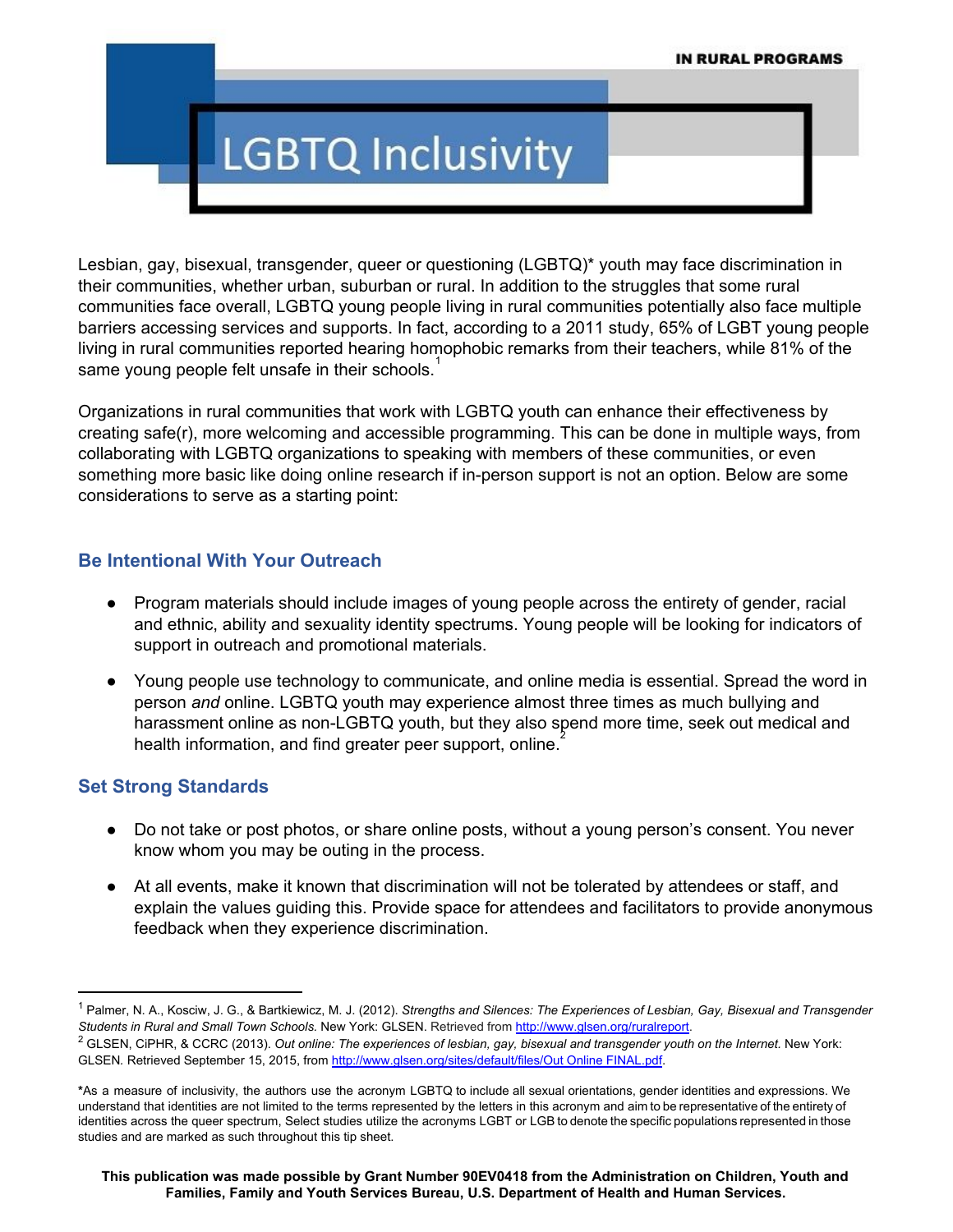### **Promote Respect and Inclusion**

- Inclusion begins with respecting others' self-determination. Always use a person's self-identified gender [pronouns](https://forge-forward.org/2015/01/faq-pronouns/)<sup>3</sup> (they, ze, she, he, etc.). Not sure about someone's pronoun(s)? Asking shows you care enough to respect their identity, and remember that some young people may still be in a place of self-discovery.
- Offer name tags at events with a space for writing pronoun(s): "I use we " or "Please use or have premade "He/His," "She/Hers," "They/Theirs," and blank stickers for people to wear. Lead by example and start programs off by discussing your own pronouns when introducing yourself. Discussing these options can be an easy way to open this door for additional conversations.
- Provide non-gendered restroom access. In one study, 44% of rural LGBTQ young people stated they avoided using restrooms in their schools because they felt unsafe.<sup>4</sup> Before planning an event, ask the host site if they provide non-gendered, or private restrooms. If not, discuss options with them for making the space less gendered so that all attendees can use the restroom of their choosing.
- In rural communities, where location options may be limited, being open and creative with a host site is imperative to creating a space where all people can use the restroom they identify with. Learn more about what public accommodations protections exist in your area [here.](http://www.lgbtmap.org/equality-maps/non_discrimination_laws) Experiencing resistance? Try getting to the root cause of your host's concerns. Is it safety? Perception? Recognizing the source of hesitation will allow you to better break down why restroom access can be both a cause of anxiety for some and a statement of identity for others.

### **Listen and Respond**

- Incorporate representatives from diverse communities throughout your planning process especially young LGBTQ people of color, when possible. Construct these requests for input based not on ensuring you have a representative from every possible community across the LGBTQ spectrums, but rather, in a way that recognizes the diversity, differing experiences and strengths within LGBTQ communities. When provided, listen openly to experiences, suggestions and perspectives. If something is not clear, ask questions. What makes them comfortable? What can you do better?
- Be transparent. Confidentiality and support for LGBTQ young people can be vital. In rural communities where there may be very few events or organizations, it is imperative to create a space where LGBTQ people feel welcome. If you are providing sign-in sheets, make them optional and inform all young people of any permission slips or forms that need to be signed by an adult.

<sup>&</sup>lt;sup>5</sup> Gay-Straight Alliance Network. (2009). *Planning Events*. Retrieved fro[m](https://www.gsanetwork.org/resources/gsa-actions-events/planning-events) https://www.gsanetwork.org/resources/gsa-actions-events/planning-events.



National LGBTQ DV Capacity **Building Learning Center** 

breakthecycle.org nwnetwork.org ncavp.org



<sup>3</sup> *The Safe Space Kit: Guide to Being an Ally to LGBT Students*. (2013). New York, New York: Gay, Lesbian and Straight Education Network. Retrieved fro[m](http://www.glsen.org/safespace) [http://www.glsen.org/safespace.](http://www.glsen.org/safespace)

<sup>4</sup> Palmer, N. A., Kosciw, J. G., & Bartkiewicz, M. J., 2012.